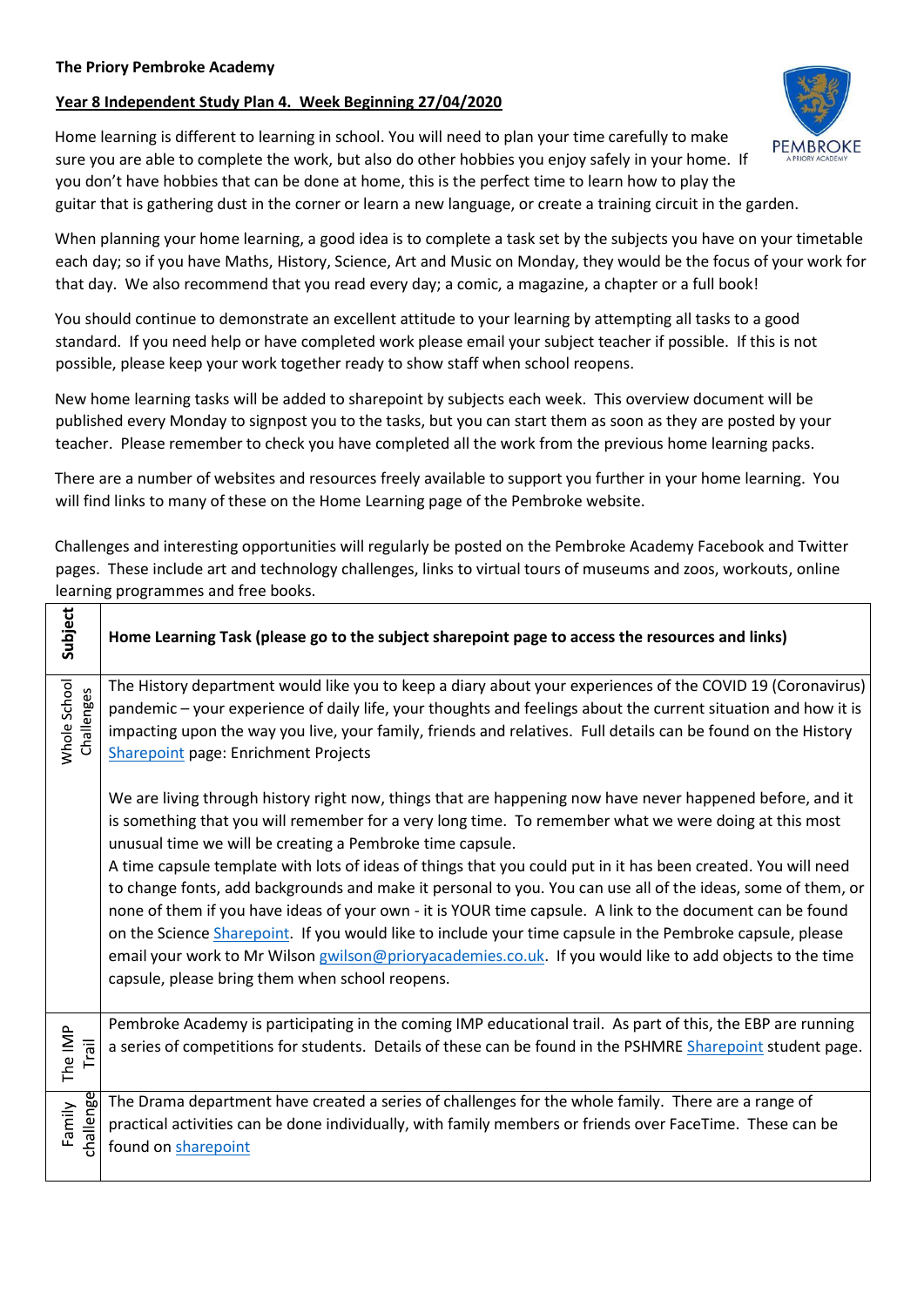| <b>Maths</b> | Please see your year 8 group folder on the Maths SharePoint page for specific details of work to be                                                                                                      |
|--------------|----------------------------------------------------------------------------------------------------------------------------------------------------------------------------------------------------------|
|              | completed.                                                                                                                                                                                               |
|              | This will include:                                                                                                                                                                                       |
|              | daily numeracy practise                                                                                                                                                                                  |
|              | other tasks and links to websites                                                                                                                                                                        |
|              | mathswatch tasks (videos to watch and questions to do) Login Reminder: Mathswatch                                                                                                                        |
|              | You user name is 19 followed by your first initial then your surname                                                                                                                                     |
|              | @priorypembroke E.g. John Smith: your username would be                                                                                                                                                  |
|              | 19JSmith@priorypembroke Your password is attitude                                                                                                                                                        |
|              | Mymaths                                                                                                                                                                                                  |
|              | Login: tppa                                                                                                                                                                                              |
|              | Password: Circle                                                                                                                                                                                         |
|              | KS3 independent Study-Y8 document                                                                                                                                                                        |
| English      | Complete the tasks on the sheet. You should aim to do 3-4 tasks per week. You should spend approximately                                                                                                 |
|              | one hour on each task. When you complete a task, please email it to your teacher for marking.                                                                                                            |
|              |                                                                                                                                                                                                          |
|              |                                                                                                                                                                                                          |
|              |                                                                                                                                                                                                          |
| Drama        | Students are to choose three of the five activities. Students should be aiming to spend around 30 minutes on                                                                                             |
|              | each activity. The full list of tasks can be found on the Drama Sharepoint page                                                                                                                          |
|              |                                                                                                                                                                                                          |
|              | Students are reminded that there are a series of challenges on the <b>SharePoint</b> page, and a list of free to view                                                                                    |
|              | theatre performances available during lockdown                                                                                                                                                           |
|              |                                                                                                                                                                                                          |
|              | All completed work must be emailed over to rlawson@prioryacadmies.co.uk - this includes the story ideas<br>for your visual story (Even if you don't necessarily want to perform / feature in the piece). |
|              |                                                                                                                                                                                                          |
|              |                                                                                                                                                                                                          |
| ence         | There are 3 Home Learning Posters on Science SharePoint Year 8; one for each of Biology, Chemistry and                                                                                                   |
| 5ö           | Physics in the relevant folders                                                                                                                                                                          |
|              | All students have to complete one Biology, one Chemistry and one Physics task (any order) per week. If you<br>want some feedback on the task email it to your science teacher.                           |
|              | Students also have the opportunity to complete a science challenge over Easter (two weeks). Choose one of                                                                                                |
|              | the challenges in the Easter Challenge folder on SharePoint.                                                                                                                                             |
|              |                                                                                                                                                                                                          |
|              | Environmental Regions. Read the comprehension and complete activities. Copies of the textbook pages and                                                                                                  |
|              | tasks can be found on the Geography Sharepoint page                                                                                                                                                      |
| Geography    |                                                                                                                                                                                                          |
|              |                                                                                                                                                                                                          |
|              |                                                                                                                                                                                                          |
|              | Each week Mrs Coggan will read an excerpt from a novel to you. A link to the clip (youtube) will be added to                                                                                             |
|              | the English Sharepoint page, along with a task sheet to complete. (the file is called Year7, but Year 8 are                                                                                              |
|              | encouraged to do this activity too)                                                                                                                                                                      |
| Reading      |                                                                                                                                                                                                          |
|              |                                                                                                                                                                                                          |
|              |                                                                                                                                                                                                          |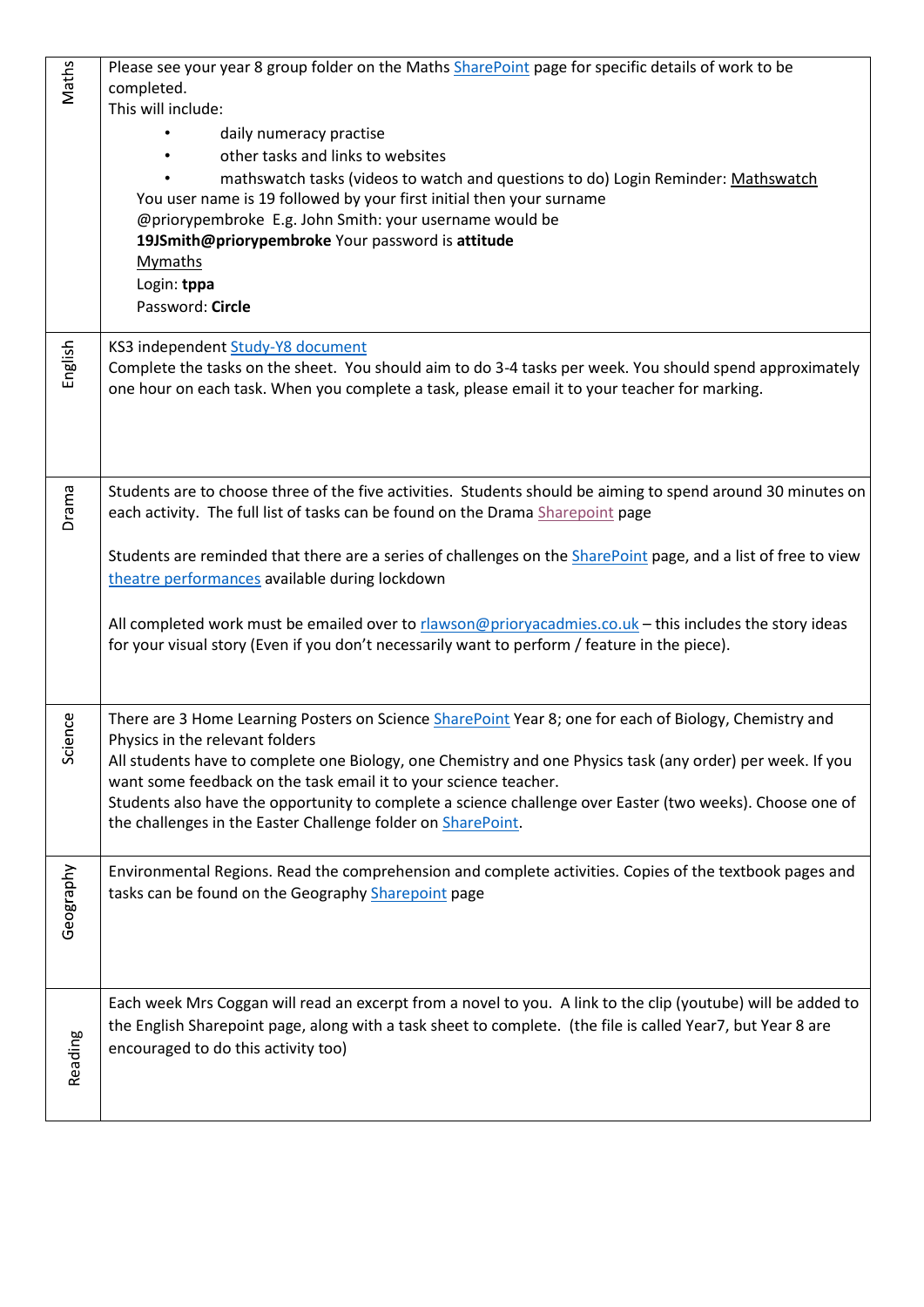| History    | Causes of World War 1. Read through the powerpoint which can be found in the Year 8 History folder on<br>Sharepoint and complete the tasks.                                                                                                                                                                                                                                                                                                                                                                            |
|------------|------------------------------------------------------------------------------------------------------------------------------------------------------------------------------------------------------------------------------------------------------------------------------------------------------------------------------------------------------------------------------------------------------------------------------------------------------------------------------------------------------------------------|
|            | Whole school task: VE Day, 75 <sup>th</sup> Anniversary<br>Read through this information and look at the images on the powerpoint which can be found in Sharepoint,<br>and then complete the accompanying tasks. Students should aim to complete at least 3 of the tasks.                                                                                                                                                                                                                                              |
|            | Additional projects and Enrichment opportunities are available on the History Sharepoint page including:<br>previous workbooks; 'Meanwhile Elsewhere'; Documentaries you can watch; museums you can visit virtually<br>(with an project); and national History Essay writing competitions                                                                                                                                                                                                                              |
|            | History Essay competition: Write an essay answering this question "if 1066 is said to be the most important<br>date in English History, what is the equivalent in another country?" you are not allowed to write about a<br>Western European or North American country, so you will need to research Full competition details can be<br>found in sharepoint and http://www.schoolshistoryproject.co.uk/schools-history-project-essay-<br>competitionin-association-with-professor-peter-frankopan-and-no-more-marking/ |
| 흐          | Resources are available on the ICT Sharepoint page<br>PERSONAL RESEARCH FOR ICT (CURIOSITY) TASK<br>1                                                                                                                                                                                                                                                                                                                                                                                                                  |
|            | Research a series of 'ICT in the News' stories like the example seen in lessons every week (at least one news<br>story per week) www.bbc.co.uk/news/technology is a good start point Compose your work in an<br>appropriate format - choose from:<br>A4 multipage poster (hand written or word document)<br>Multipage PPT<br>$\bullet$<br>Multipage 'news sheet' document in Publisher<br>$\bullet$                                                                                                                    |
|            | TASK <sub>2</sub>                                                                                                                                                                                                                                                                                                                                                                                                                                                                                                      |
|            | Create an A-Z glossary of ICT Key words                                                                                                                                                                                                                                                                                                                                                                                                                                                                                |
|            | This should be produced as an interactive PPT Presentation, using your hyperlink and action button skills.                                                                                                                                                                                                                                                                                                                                                                                                             |
|            | The following links will be useful for this ongoing research task:<br>Teach-ICT.com website: http://www.teach-ict.com/glossary/A.htm                                                                                                                                                                                                                                                                                                                                                                                   |
|            | Tech Terms: The computer dictionary: https://techterms.com/                                                                                                                                                                                                                                                                                                                                                                                                                                                            |
|            | On Sharepoint, there is a template document to get you started on this task. There is also a word<br>document example for guidance and a PPT presentation version (not hyperlinked or anything, but it gives<br>you the general idea.                                                                                                                                                                                                                                                                                  |
|            | TASK 3: New Task - AWESOME ANIMATION TUTORIAL BOOKLET                                                                                                                                                                                                                                                                                                                                                                                                                                                                  |
|            | On Sharepoint, there is an excellent animation tutorial guide that many of us have used in lessons before<br>There are a variety of animation skills, tools and techniques for you to practise                                                                                                                                                                                                                                                                                                                         |
|            | NB - If the booklet refers to 'FRAMES', this has recently changed its name to 'STATES' (I think you know that                                                                                                                                                                                                                                                                                                                                                                                                          |
|            | from our ICT lessons!)                                                                                                                                                                                                                                                                                                                                                                                                                                                                                                 |
|            | PLEASE NOTE: AS THESE THREE TASKS ARE RESEARCH-BASED & CREATIVITY-BASED, THERE IS NO SUGGESTED<br>TIME LIMIT OR DEADLINE: JUST ENJOY RESEARCHING AND BEING CREATIVE WITH ICT!                                                                                                                                                                                                                                                                                                                                          |
| <b>NFL</b> | Go to the MFL Sharepoint Student Page. In the Year 8 folder you will find 4 worksheets that must be<br>completed. Please email these to your teacher when they are complete.                                                                                                                                                                                                                                                                                                                                           |
|            | Additional learning: https://www.languagesonline.org.uk/Hotpotatoes/spanishindex.html<br>You will need to access this website through the Google Chrome browser or it might not work otherwise.<br>Complete exercises and games in Caminos book 1                                                                                                                                                                                                                                                                      |